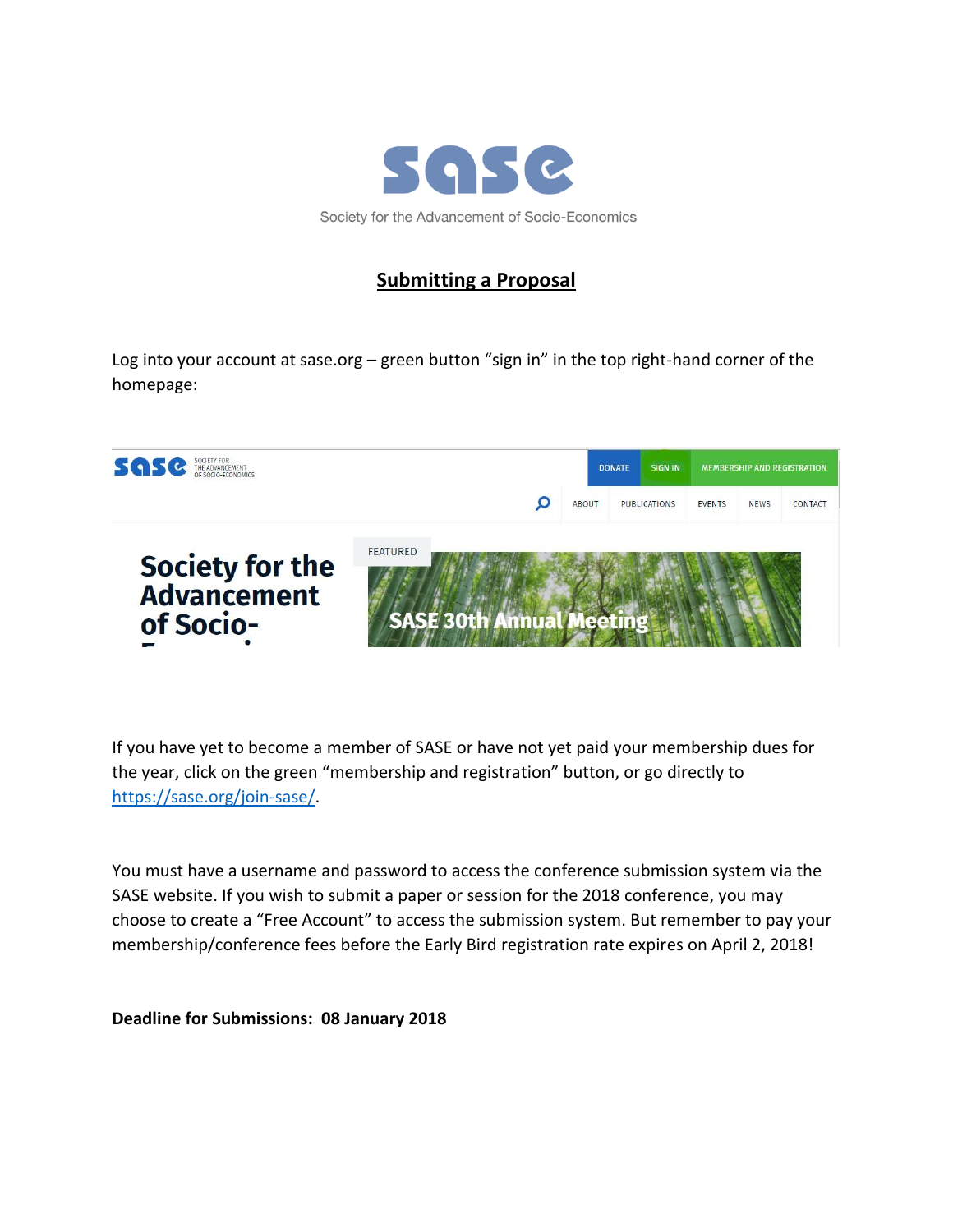Once you are logged in, you will see the green button "submit a paper" in the top right-hand corner of any page on the site:



Alternatively, you can hover over the "My Account" button and click on the "Submissions" option in the drop-down menu: